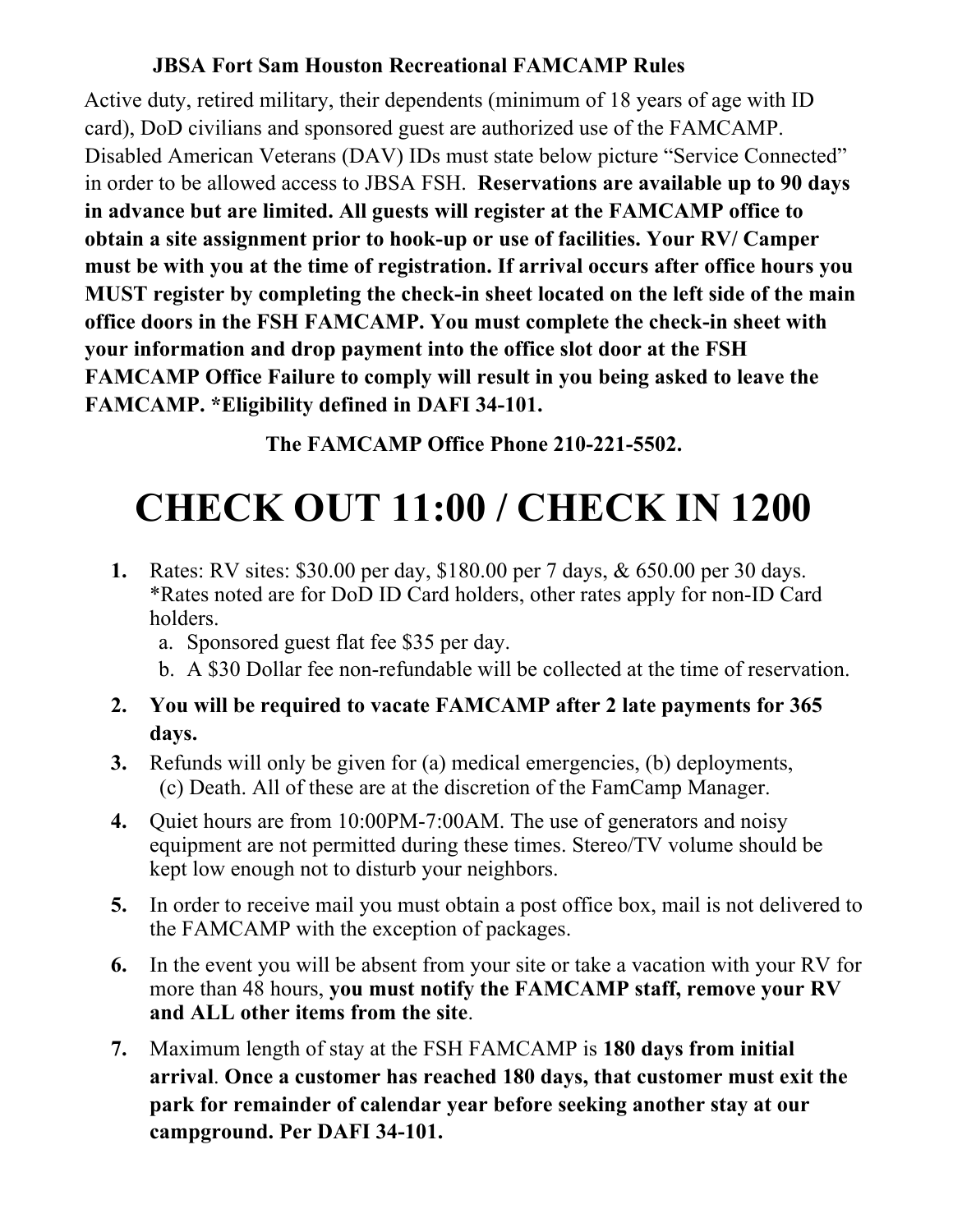- **8.** Campers **ARE NOT** allowed to choose sites, sites are selected by FSH FamCamp staff.
- **9.** Campers **MAY NOT** return to the same campsite they departed from.
- **10.** Campers **MAY NOT** hold a site for themselves or friends. Holding a site will result in you and/or your friends being asked to leave the FAMCAMP.
- **11.** Free standing canopies **ARE NOT** allowed on any RV site with the exception of screened canopies. Campers must keep any screened canopies immediately adjacent to their RV and lowered or taken down when customer is not present.
- **12.** No freestanding storage units are allowed within recreational vehicle camp sites.
- **13. Checkout time is 1100 daily**. Late checkout will incur an additional daily charge. If late checkout payments are not paid, you may not be allowed back into the campground. Extended checkouts must be requested NLT 1200 the day prior to departing if available.
- **14.** You may have up to 2 vehicles on your site. (Example RV,2 vehicles) All vehicles must be parked in the site lane at all times. Two motorcycles may be substituted for a vehicle. \*Additional parking is available by FAMCAMP Office
- **15. ALL CAMPERS** are required to have/own a tow vehicle that can tow their RV Camper off site in case an emergency were to arise or needed to move.
- **16.** RV sites areas must be kept neat, clean of trash and debris at all times to include, but not limited to, cigarette butts, bottle caps and dog droppings. All items must be kept on concrete pad not on grass areas.
- **17.** Clotheslines are prohibited.
- **18.** Porch furniture is allowed as long as it does not obstruct grass cutting, foot or vehicular traffic or present a cluttered appearance. Satellite dishes are permitted but cannot be staked down more than 6" down, tripods with no stakes are acceptable. All other personal items (ladders, hoses, tools, storage containers etc.) are to be stored out of sight.
- **19.** Wooden or homemade steps for gaining access to the RV are prohibited.
- **20.** Lattice or fencing around RV is prohibited.
- **21. NO OPEN FIRES ARE ALLOWED TO INCLUDE FIRE PITS**. This includes TIKI torches or any device that requires an open flame to operate.
- **22.** All food items, cooking utensils etc. must be secured within your vehicle or RV. Outside cooking is restricted to propane or charcoal. All charcoal must be dumped in the dumpster NOT in your campsite area or woods.
- **23.** Pet owners must maintain current immunizations on all pets and produce proof of vaccines if necessary. Dogs and cats are required to wear a collar or harness with current rabies attached.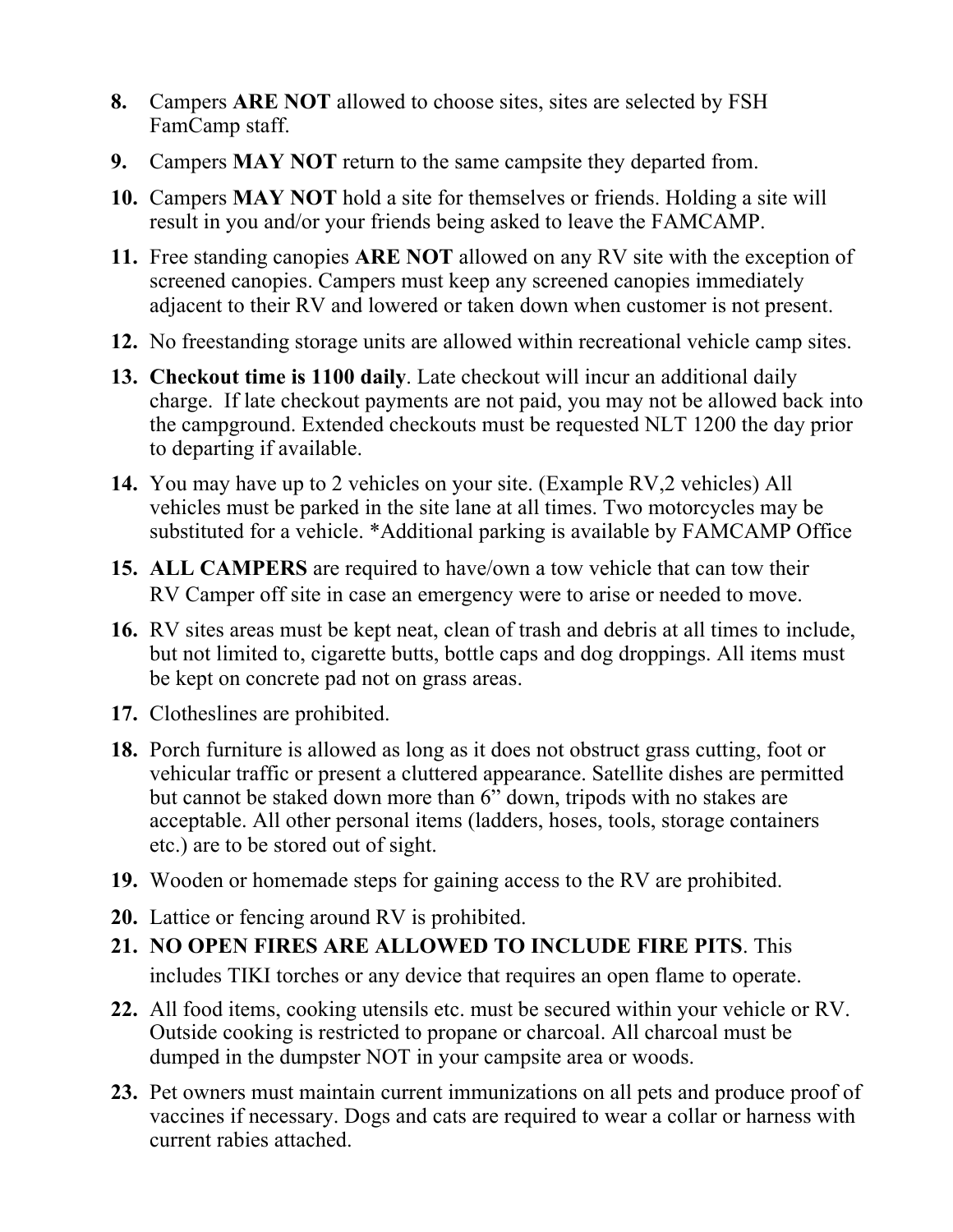- **24. Pets must be kept on a leash at ALL times.** First time offenders will be warned. Second time offenders will be asked to vacate FAMCAMP.
- **25.** Pets cannot be left outside unattended at any time. Fences, kennels, tie outs and dog runs are prohibited on site. **All pet droppings must be picked up**. After 3 complaints you will be asked to leave FAMCAMP. FSH FAMCAMP does have a community dog run on site.
- **26.** In accordance with AFI 32-6000, the following standards are in effect AF wide in regards to animals/pets**. Pit Bull, (American Staffordshire Bull Terrier or English Staffordshire Bull Terrier), Rottweiler, Doberman Pinscher, Chow and Wolf hybrids are prohibited from staying in the FSH FAMCAMP.**  Campers may not board exotic animals such as, but not limited to, **reptiles, rodents (other than hamsters and guinea pigs), ferrets, hedgehogs, skunks, rats, raccoons, squirrels, potbellied pigs, monkeys, arachnids, or any farm animals.**
- **27.** Pets that demonstrate any of the following behaviors 1.) Unprovoked barking, growling or snarling at people approaching the animal, 2) aggressively running at other people or pets, 3) biting or scratching people or other animals, 4) chasing people, vehicles or other pets will require to vacate FAMCAMP immediately.
- **28.** Customers are prohibited from modifying, landscaping the natural environment in any manner.
- **29. Using FSH FamCamp water supply for washing your RV/Camper, vehicle or any other item is prohibited per DAFI 34-101.**
- **30.** Water is specifically designed to provide water to your RV and may not be used as a hose or as a toy.
- **31.** For environmental reasons, no mechanical maintenance(including oil changes or significant repair work e.g. engine overhaul, body work paint jobs or any type of work that could cause fluids to drop on the FamCamp grounds. All tires (wheels) should remain on the recreational vehicles; temporary removal for repair is acceptable.

### **32. Tents ARE NOT allowed at FSH FampCamp.**

- **33.** Speed limit is **10MPH**. Please be safe and use caution when driving through the campgrounds.
- **34.** A total of 4 Trash dumpsters are located at FSH FAMCAMP. Please ensure your trash is disposed of properly in dumpster. Dumping trash on the ground is strictly prohibited. Littering will result in being asked to leave the campground.
- **35.** Children under the age of 12 **ARE NOT** permitted to be left outside alone for any period of time or allowed to explore FAMCAMP without adult supervision.
- **36.** In the event of an evacuation, **all campers will be required to depart the park**.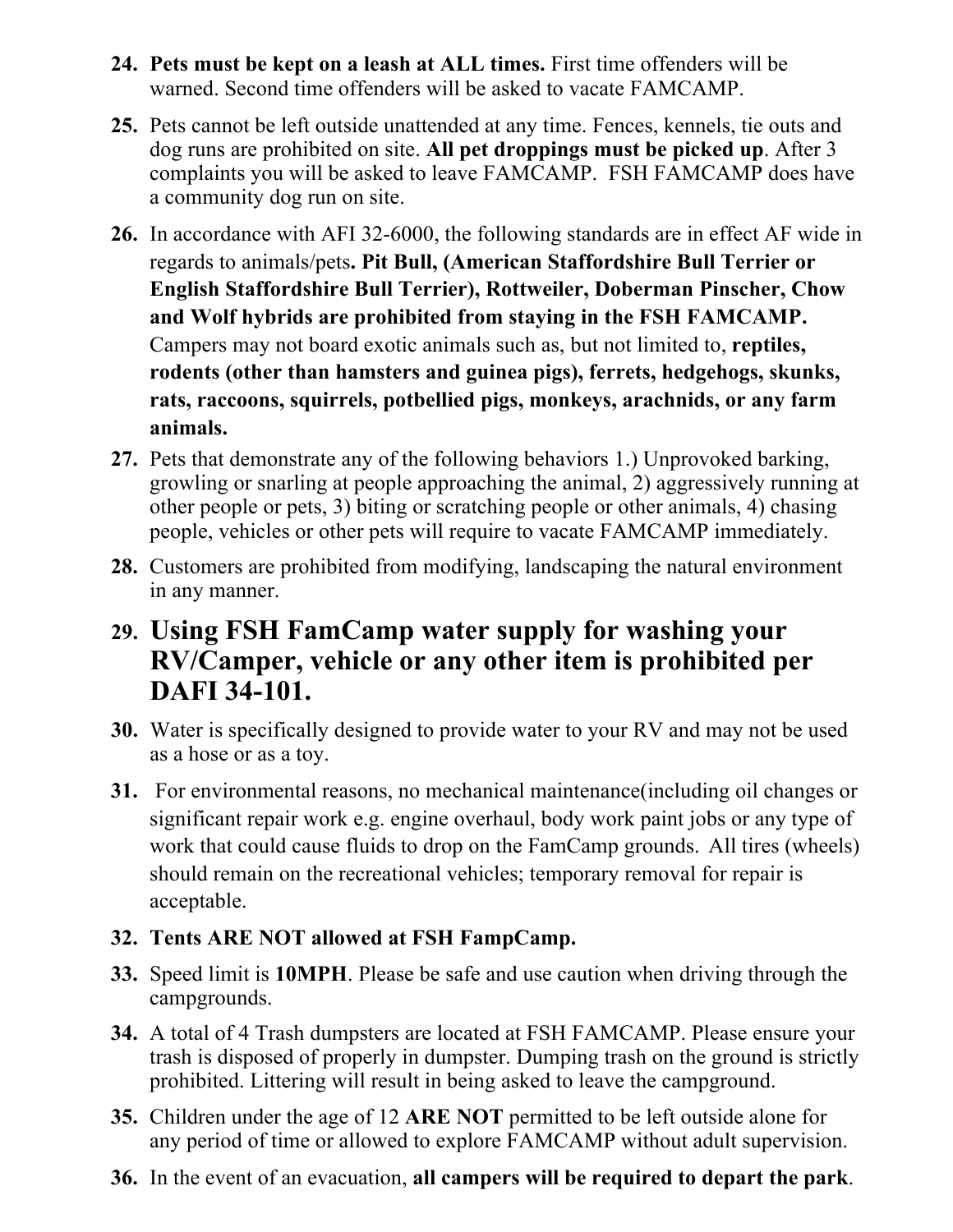This includes RV, vehicles and all personal equipment/items (NO EXCEPTIONS).

- **37.** Propane is available at the FSH FAMPCAMP. Further information can be provided at Office.
- **38. FOR EMERGENCIES PLEASE CALL 911**
- **39. You must immediately inform the 502nd Security Force Squadron at 210- 221-2222 and the 502nd Force Support Squadron Director Outdoor Recreation and/or FAMCAMP Manager before arrival if you or your guests have been convicted or are pending conviction of a drug related offense or are a registered sex offender or predator.**
- **40. Your stay may be discontinued at any time if a lack of accordance is demonstrated for any of the above cited responsibilities while you are a guest at our FSH FAMCAMP.**
- **41.** *The Outdoor Recreation Director has been delegated authority to make final determinations on all FAMCAMP Policies & Procedures.* It is your responsibility to adhere to all installation policies while on **Joint Base San Antonio Fort Sam Houston**.